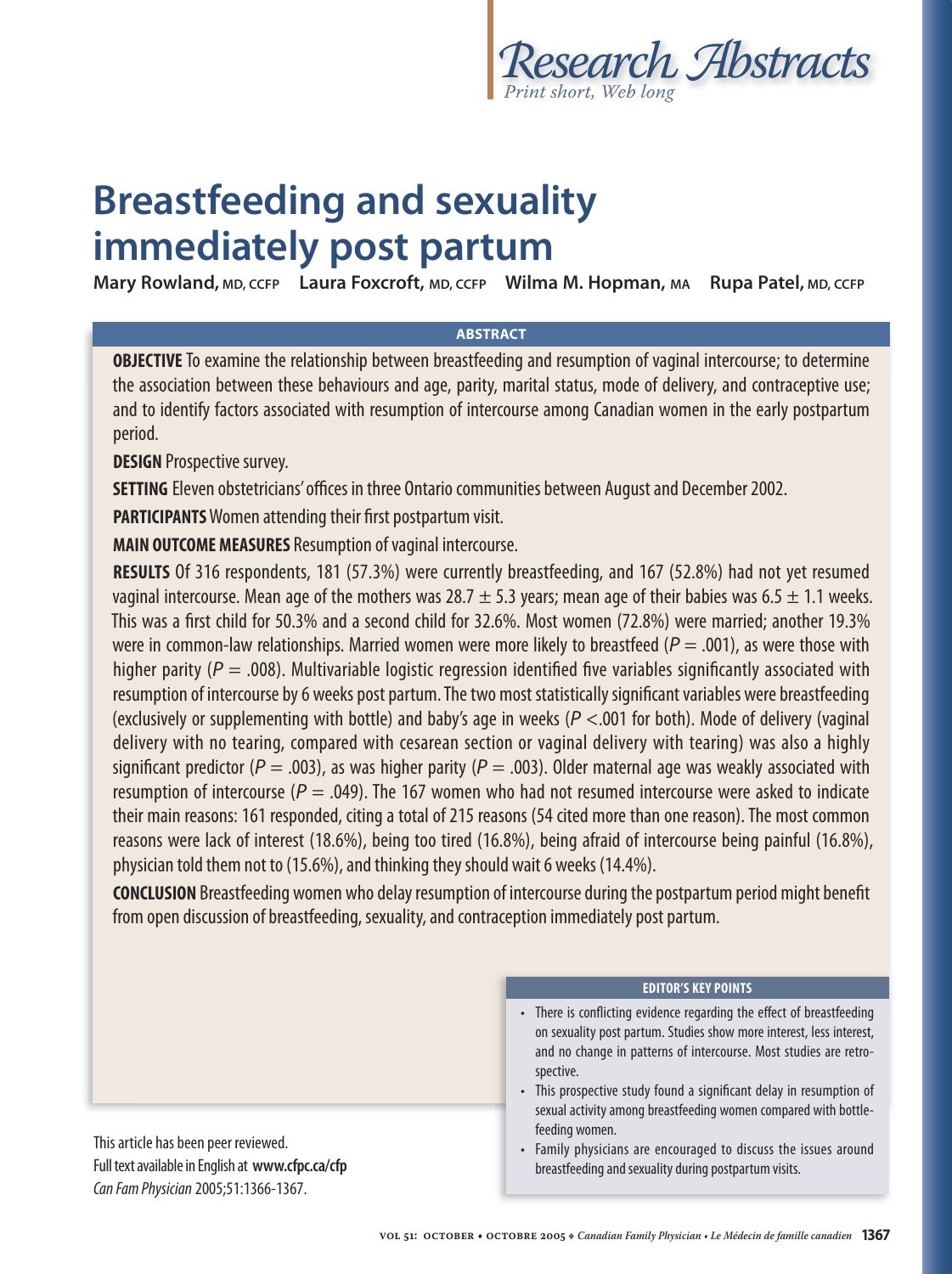**Pregnancy, delivery, and motherhood have a** great effect on women as sexual beings. Many women choose to breastfeed their infants, and this choice could strongly affect the sexuality of great effect on women as sexual beings. Many women choose to breastfeed their infants, couples during the postpartum period and beyond. Information on breastfeeding and its relationship with sexuality is inconsistent. This information is needed to counsel patients effectively on expected changes and adjustments after delivery.

Avery et al<sup>1</sup> reported that  $71.1\%$  of primiparous women interviewed during postpartum hospitalization said it was somewhat, quite, or extremely important that their sexual interest returned rapidly after delivery. Many women who seek sex therapy report that problems started after the birth of a child.2 A large number of women experience sexual problems following childbirth, up to 43% in one study,3 yet only a few of these women (15%) discuss these problems with health professionals.4 This could indicate a lack of communication between patients and their physicians with regard to postpartum sexuality.

In one study, 29% of women reported that they had discussed with their doctors resumption of intercourse, but only 18% were advised about possible problems and changes in sexuality post partum.4 In another study, only 16.8% of women could recall receiving advice on sexual activity during the puerperium,5 even though discussion of breastfeeding and postpartum sexuality should be part of complete obstetric care.

Interest in sexual activity often decreases throughout pregnancy, but eventually returns after delivery.<sup>6-8</sup> Average time to resumption of intercourse ranged from 5 to 8 weeks after delivery in most studies,<sup>3,5,6,8-11</sup> many of which relied on retrospective reports.6,8-11 The most common reasons cited for delaying resumption of intercourse after delivery

**Drs Rowland, Foxcroft,** *and* **Patel** *are on staff in the Department of Family Medicine at Queen's University in Kingston, Ont.* **Ms Hopman** *is a Research Facilitator in the Clinical Research Centre at Kingston General Hospital and in the Department of Community Health and Epidemiology at Queen's University.*

included pain, lack of desire, vaginal bleeding or discharge, fatigue, vaginal dryness, fear of infection, or issues around pregnancy and self-image.<sup>2</sup>

There is also conflicting information about the effect of breastfeeding on sexuality. Two studies identified a positive effect. Breastfeeding women reported increased sexual desire and activity over their prepregnant state, $12$  possibly related to larger breast size, direct physical stimulation, and increased sensitivity.1 Breastfeeding, however, has been associated with dyspareunia.<sup>4,10,13</sup>

Other studies have shown that breastfeeding women are significantly more likely to report lack of sexual desire than non-breastfeeding women, $1,3,8,9,13$  and that following weaning, primiparous women experience an increase in both sexual desire and coital frequency.<sup>14</sup> Three quarters of the women surveyed by Kenny reported that breastfeeding "had little effect" on their sexual lives.15 More recently, Avery et al noted that 74.6% of primiparous women at 1 month post partum said that combining breastfeeding and a sexual relationship was "not a problem" although, after weaning, 45.3% said that breastfeeding had interfered with their relationships.<sup>1</sup>

Data on breastfeeding and the timing of resumption of intercourse post partum are conflicting. Alder and Bancroft reported 5.8 weeks before resumption of intercourse for non-breastfeeding women and  $6.9$  weeks for breastfeeding women $13$ while Byrd and associates reported 6.9 and 7.8 weeks, respectively.8 Grudzinskas and Atkinson, however, found no association between breastfeeding and resumption of intercourse.5 All three studies were based on retrospective data collected at 3 months or 12 months post partum and included only married, primiparous women.

The purpose of this study was to prospectively describe the association between breastfeeding and resumption of intercourse at the time of the first postpartum visit. Associations between these activities and age, parity, marital status, mode of delivery, and contraceptive use were also assessed. In addition, reasons for delaying intercourse were examined to increase understanding about postpartum sexuality.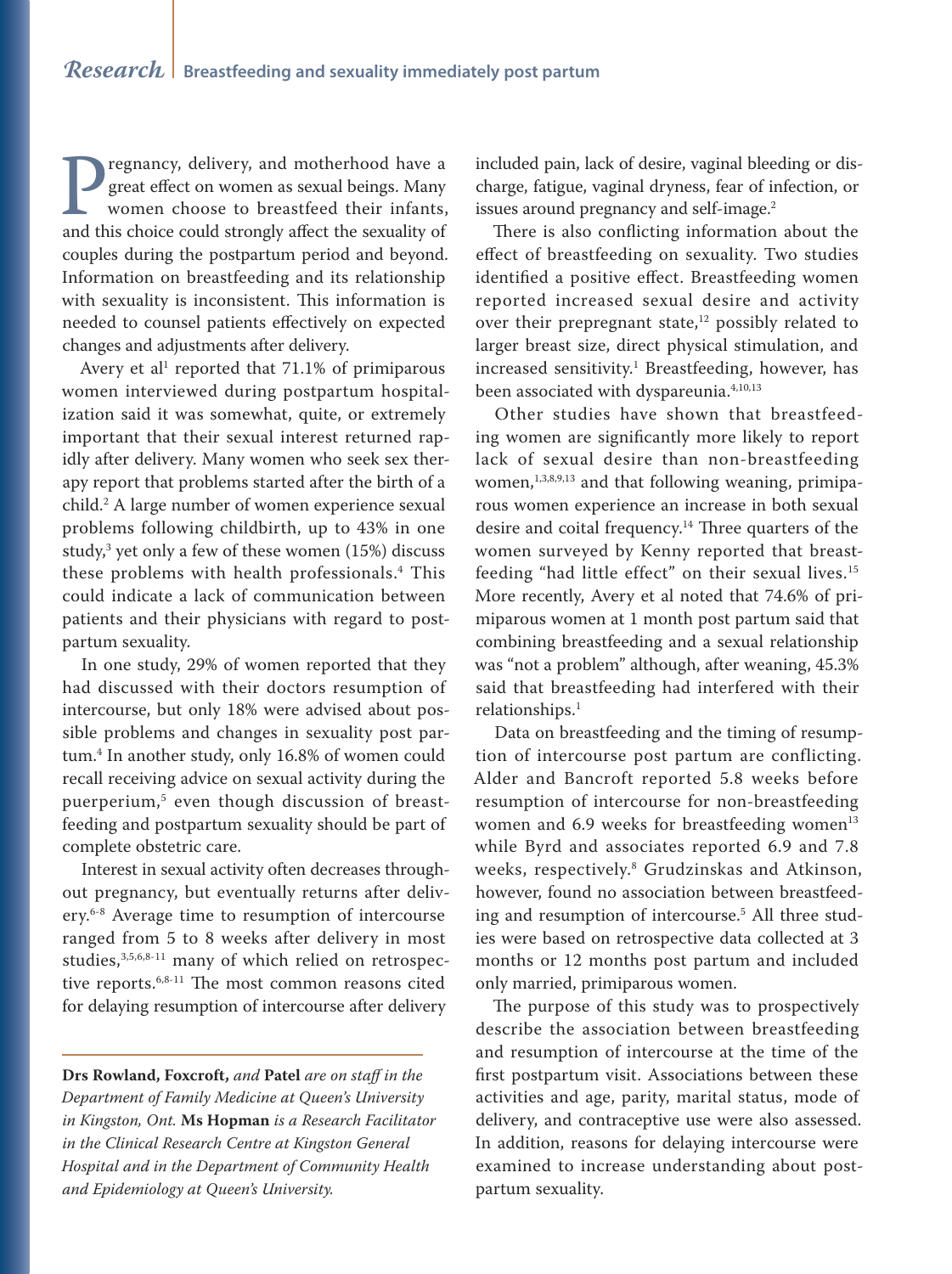# **METHODS**

All women making their first postpartum visit to one of 11 obstetricians in Belleville, Oshawa, and Peterborough, Ont, between August and December 2002 were invited to participate. This was a convenience sample, but we thought that collecting data for 5 months would provide a sufficient sample size for meaningful comparisons. There were no exclusion criteria.

Women were given an information letter and a one-page questionnaire. Data were sought on age, parity, marital status, mode of delivery, and age of baby. Breastfeeding groups were defined as breastfeeding exclusively, breastfeeding with supplementation, breastfeeding discontinued, or never breastfed. Women were also asked whether they had resumed vaginal intercourse and if so, which method of contraception they used. Women who had not resumed intercourse were asked to state the main reason. No identifying information was collected, and surveys were collected immediately in sealed envelopes. No information was collected on non-participants in order to avoid burdening clinic staff.

Relationships between resumption of intercourse and other variables were assessed by chi-square tests (categorical variables) and *t* tests (continuous data). Stepwise logistic regression was used to identify the combination of variables predictive of resumption of intercourse. Continuous data were not recoded to binary outcomes. Variables with *P* values of .2 or less in bivariate analyses were put into the multivariable model; the stepwise procedure was used to enter ( $P \le 0.05$ ) and remove ( $P > 0.1$ ) variables from the model. All references to statistical significance in the following text are based on an alpha of  $\leq$ .05. The study was approved by the Queen's University and Affiliated Teaching Hospitals Human Research Ethics Board.

## **RESULTS**

Of the 316 surveys collected, 46.8% were from Belleville, 46.8% were from Oshawa, and 6.3% were

from Peterborough. Clinic staff indicated that most women (>80%) were willing to complete the short survey while they waited for their appointments.

Respondents' ages ranged from 16 to 41 years, with a mean of  $28.7 \pm 5.3$  years. Babies' ages ranged from 2.0 to 12.0 weeks, with a mean of  $6.5 \pm 1.1$ weeks. **Table 1** shows the characteristics of the sample. More than half the women (57.3%) were breastfeeding exclusively or supplementing with bottle feeding. Those who had discontinued breastfeeding had done so at a mean of  $2.8 \pm 1.7$  weeks before the visit.

|  | <b>Table 1.</b> Characteristics of study sample $(N = 316)$ |  |
|--|-------------------------------------------------------------|--|
|--|-------------------------------------------------------------|--|

| $$ p $-$ ( $\cdot$<br><b>CHARACTERISTIC</b> | $N^*(% )$  |  |  |
|---------------------------------------------|------------|--|--|
| <b>Location</b>                             |            |  |  |
| • Belleville                                | 148 (46.8) |  |  |
| $\cdot$ Oshawa                              | 148 (46.8) |  |  |
| • Peterborough                              | 20(6.3)    |  |  |
| <b>Breastfeeding</b>                        |            |  |  |
| • Exclusively                               | 138 (43.8) |  |  |
| · In addition to bottle feeding             | 43 (13.7)  |  |  |
| • Was, but stopped                          | 67(21.3)   |  |  |
| • Did not breastfeed                        | 67(21.3)   |  |  |
| <b>Marital status</b>                       |            |  |  |
| · Single, living alone                      | 10(3.2)    |  |  |
| • Single, living with family or friends     | 12(3.8)    |  |  |
| • Married                                   | 230 (72.8) |  |  |
| • Common-law relationship                   | 61 (19.3)  |  |  |
| • Other                                     | 3(0.9)     |  |  |
| <b>Parity</b>                               |            |  |  |
| • First                                     | 159 (50.3) |  |  |
| • Second                                    | 103 (32.6) |  |  |
| • Third                                     | 37 (11.7)  |  |  |
| • Fourth or more                            | 17(5.4)    |  |  |
| <b>Mode of delivery</b>                     |            |  |  |
| • Vaginal, no tearing                       | 55 (17.5)  |  |  |
| • Vaginal with stitches                     | 154 (49.0) |  |  |
| • Cesarean section                          | 105 (33.4) |  |  |
| <b>Resumed intercourse</b>                  |            |  |  |
| $\cdot$ No                                  | 167 (52.8) |  |  |
| • Yes                                       | 149 (47.2) |  |  |
| $1 - 111 - 3111$                            |            |  |  |

**\*Numbers might not add to 316 because of missing data.**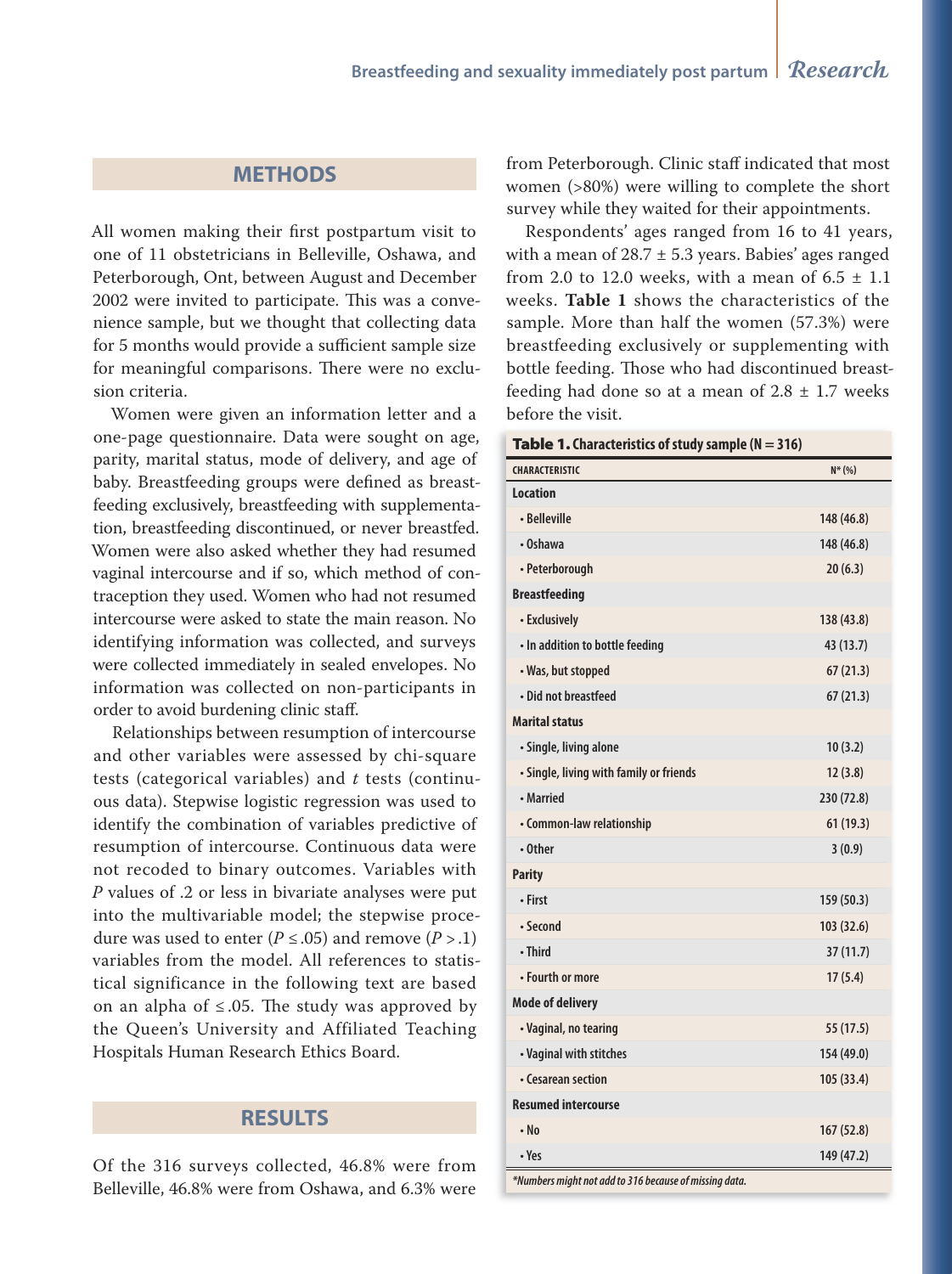**Table 2** shows the relationship between breastfeeding and other variables, including location, marital status, parity, and mode of delivery. Women who said they were breastfeeding exclusively or also supplementing with bottle feeding were considered "currently breastfeeding" for the purpose of this analysis. There was a significant association between breastfeeding and marital status  $(P < .001)$ , with married women the most likely to breastfeed. Parity was also significant, with a greater likelihood of breastfeeding as parity increased  $(P = .008)$ . Neither location nor mode of delivery was significantly associated with breastfeeding.

**Table 2** also shows the relationship between resumption of intercourse and other variables. Mode of delivery was highly significantly associated

Table 2. **Characteristics of study sample by breastfeeding and** 

| resumption of intercourse ( $N = 316$ )    |                                                   |                    |                                                                   |                    |
|--------------------------------------------|---------------------------------------------------|--------------------|-------------------------------------------------------------------|--------------------|
| <b>CHARACTERISTIC</b>                      | <b>BREASTFEEDING</b><br>$N = 181(57.3%)$<br>N(% ) | P<br><b>VALUE*</b> | <b>RESUMED</b><br><b>INTERCOURSE</b><br>$N = 149(47.2%)$<br>N(% ) | P<br><b>VALUE*</b> |
| <b>Location</b>                            |                                                   | .439               |                                                                   | .693               |
| • Belleville                               | 81(55.1)                                          |                    | 73 (49.3)                                                         |                    |
| • Oshawa                                   | 86 (58.1)                                         |                    | 66 (44.4)                                                         |                    |
| • Peterborough                             | 14(70.0)                                          |                    | 10(50.0)                                                          |                    |
| <b>Marital status</b>                      |                                                   | $-.001$            |                                                                   | .121               |
| • Single, living alone                     | 2(20.0)                                           |                    | 6(60.0)                                                           |                    |
| • Single, living with<br>family or friends | 5(41.7)                                           |                    | 5(41.7)                                                           |                    |
| • Married                                  | 151(65.7)                                         |                    | 99 (43.0)                                                         |                    |
| • Common-law<br>relationship               | 23 (38.3)                                         |                    | 37(60.7)                                                          |                    |
| • Other                                    | $\mathbf{0}$                                      |                    | 2(66.7)                                                           |                    |
| <b>Parity</b>                              |                                                   | .008               |                                                                   | .064               |
| • First                                    | 83 (52.5)                                         |                    | 64 (40.3)                                                         |                    |
| · Second                                   | 58 (56.3)                                         |                    | 53 (51.5)                                                         |                    |
| • Third                                    | 24 (64.9)                                         |                    | 21 (56.8)                                                         |                    |
| • Fourth or more                           | 16 (94.1)                                         |                    | 11(64.7)                                                          |                    |
| <b>Mode of delivery</b>                    |                                                   | .15                |                                                                   | $-.001$            |
| • Vaginal, no tearing                      | 33(61.1)                                          |                    | 39 (70.9)                                                         |                    |
| • Vaginal with<br>stitches                 | 94 (61.0)                                         |                    | 60 (39.0)                                                         |                    |
| • Cesarean section                         | 52 (49.5)                                         |                    | 49 (46.7)                                                         |                    |

**\*Numbers might not add to 316 because of missing data.**

**\*P value denotes Pearson chi-square (2-sided).**

with resumption of intercourse  $(P < .001)$  in that those with stitches were far less likely to resume intercourse than those without stitches or those who had had cesarean sections.

**Table 3** depicts the relationship between breastfeeding and resumption of vaginal intercourse. Just over half (167) the women had not resumed vaginal intercourse at the time they completed the questionnaire. There was a statistically significant relationship between breastfeeding and failure to resume intercourse (chi-square 11.8,  $P = .001$ ). Of the 167 women, 111 (66.5%) were breastfeeding. Among those who had resumed intercourse, 96 (64.9%) had used contraception, and the most common method of contraception was a condom alone.

| <b>Table 3. Association between breastfeeding and resumption of</b>   |
|-----------------------------------------------------------------------|
| <b>vaginal intercourse:</b> Fisher exact test (2-sided), $P = .001$ . |

| -                    |                                                     |                                            |              |
|----------------------|-----------------------------------------------------|--------------------------------------------|--------------|
| <b>BREASTFEEDING</b> | <b>HAVE NOT RESUMED</b><br><b>INTERCOURSE N (%)</b> | <b>RESUMED</b><br><b>INTERCOURSE N (%)</b> | <b>TOTAL</b> |
| Not breastfeeding    | 56 (41.8)                                           | 78 (58.2)                                  | 134          |
| <b>Breastfeeding</b> | 111(61.3)                                           | 70 (38.7)                                  | 181          |
| <b>TOTAL</b>         | 167(53.0)                                           | 148 (47.0)                                 | 315          |
|                      |                                                     |                                            |              |

**\*Numbers might not add to 316 because of missing data.**

Multivariable logistic regression identified five factors significantly associated with resumption of intercourse (**Table 4**). Younger women were likely to have resumed intercourse, as were women whose children were older and women who had more children. Women who were currently breastfeeding were less likely to have resumed intercourse (*P* < .001). Finally, vaginal birth without tearing was strongly associated with resumption of intercourse. Variables that were considered for the model but not retained included marital status and time since delivery.

**Table 5** shows the most commonly cited reasons for not resuming intercourse, for the entire group and by breastfeeding activity. Of the 167 women who had not resumed intercourse, 161 gave at least one reason. Although the survey instructed women to list the most important reason, 34 gave two reasons, 15 gave three, four gave four, and one gave five. Reported frequencies include all reasons cited, for a total of 215 reasons. There were no significant differences between women who were breastfeeding and women who were not in terms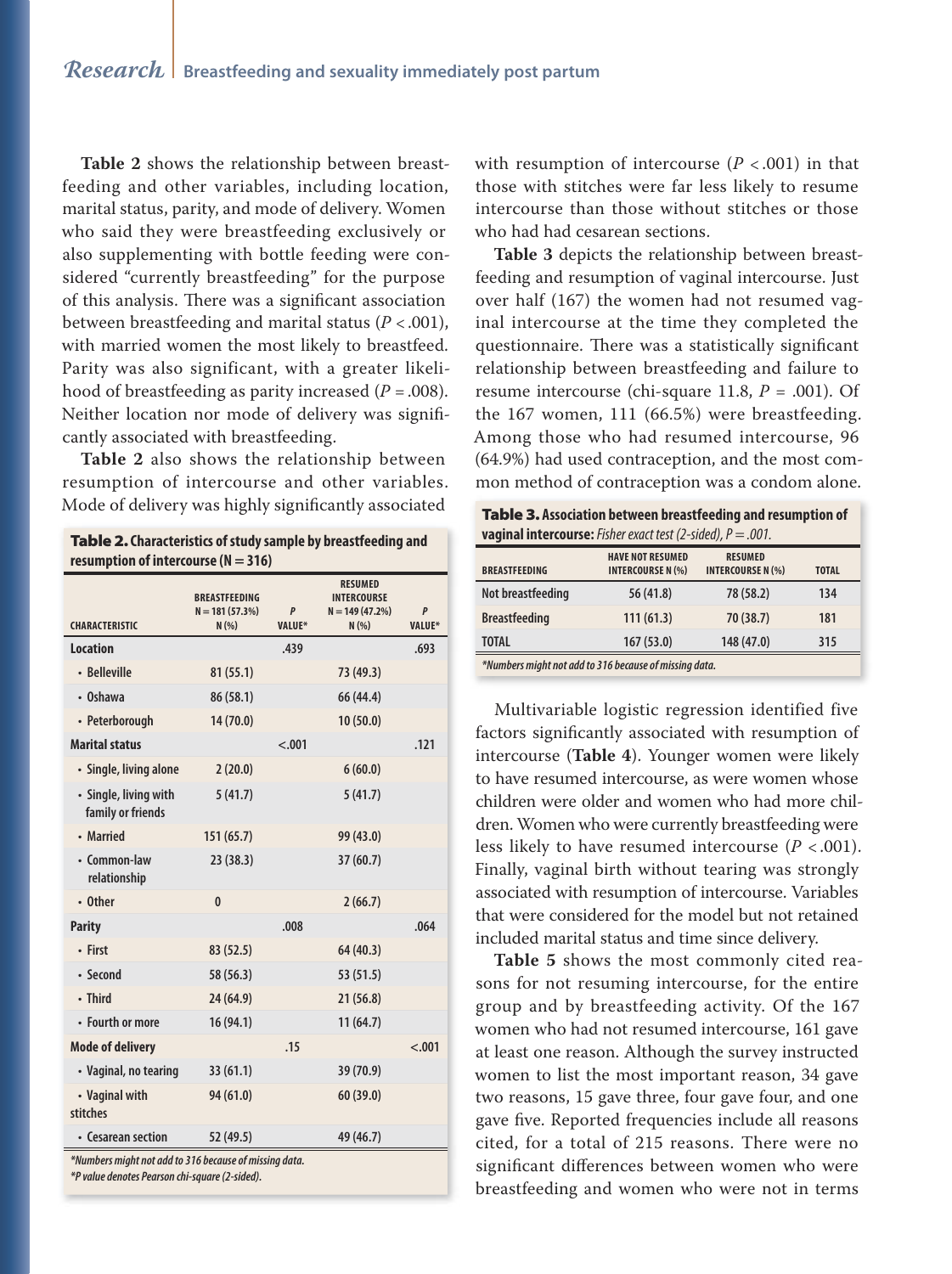of reasons given for failing to resume intercourse  $(P=.153).$ 

# **DISCUSSION**

There was a strong and statistically significant relationship between breastfeeding and delay in

| <b>Table 4.</b> Factors associated with resumption of intercourse   |                                      |               |                                                           |  |
|---------------------------------------------------------------------|--------------------------------------|---------------|-----------------------------------------------------------|--|
| <b>PREDICTOR</b>                                                    | <b>PARAMETER</b><br><b>ESTIMATE*</b> | <b>PVALUE</b> | <b>ODDS RATIO</b><br>(95% CONFIDENCE<br><b>INTERVAL</b> ) |  |
| Age of mother (y)                                                   | $-0.05$                              | .049          | $0.95(0.90-1.00)$                                         |  |
| Age of baby (wk)                                                    | 0.44                                 | $-.001$       | $1.55(1.22-1.96)$                                         |  |
| <b>Parity</b>                                                       | 0.5                                  | .003          | $1.65(1.19-2.29)$                                         |  |
| <b>Currently breastfeeding</b><br>$(0 \rightarrow 1 \rightarrow 1)$ | $-0.92$                              | $-.001$       | $0.40(0.24-0.66)$                                         |  |
| Vaginal delivery, no tearing<br>$(0 \rightarrow 1 \rightarrow 1)$   | 1.03                                 | .003          | $2.81(1.42 - 5.58)$                                       |  |
| Constant                                                            | $-1.95$                              | .042          | 0.14<br>(not applicable)                                  |  |

**\*Parameter estimate refers to the coeffi cients of the regression model and indicates the direction of the association. Negative parameter estimates indicate that, as values of the predictor go up, women are less likely to resume intercourse; positive estimates indicate that higher values are associated with women being more likely to resume intercourse.**

Table 5. **Reasons for not resuming intercourse:** Number of women within each breastfeeding category who gave this reason. Respondents could provide more than one reason.

| <b>REASON</b>                           | <b>BREASTFEEDING</b><br>$N = 111$<br>N(% ) | <b>NOT BREASTFEEDING</b><br>$N = 56$<br>N(% ) | <b>TOTAL</b><br>$N = 167$<br>N(% ) |
|-----------------------------------------|--------------------------------------------|-----------------------------------------------|------------------------------------|
| Not interested at this<br>time          | 19 (17.1)                                  | 12(21.4)                                      | 31(18.6)                           |
| <b>Too tired</b>                        | 23(20.7)                                   | 5(8.9)                                        | 28(16.8)                           |
| Afraid of painful<br>intercourse        | 18 (16.2)                                  | 10(17.9)                                      | 28(16.8)                           |
| Physician told me not<br>t <sub>0</sub> | 19(17.1)                                   | 7(12.5)                                       | 26(15.6)                           |
| Thought I should wait<br>6 weeks        | 19 (17.1)                                  | 5(8.9)                                        | 24 (14.4)                          |
| Do not want to get<br>pregnant          | 10(9.0)                                    | 7(12.5)                                       | 17(10.2)                           |
| <b>Still bleeding</b>                   | 7(6.3)                                     | 2(3.6)                                        | 9(5.4)                             |
| <b>Feel unattractive</b>                | 7(6.3)                                     | 1(1.8)                                        | 8(4.8)                             |
| Other*                                  | 25(22.5)                                   | 19 (33.9)                                     | 44 (26.3)                          |

**\*Other included no partner; contraceptive issues; vaginal dryness; pain from stitches, episiotomy, or surgery; infection or fear of infection; no time; uncomfortable with dual purpose of breasts; and presence of catheter.**

resuming intercourse. Only one third of breastfeeding women had resumed intercourse while almost two thirds (60%) of women who were not breastfeeding had done so. Delayed resumption of intercourse appeared to be the trend even among those who were supplementing breastfeeding with bottles. Those who discontinued breastfeeding early did not delay resumption of intercourse.

Breastfeeding's negative effect on sexuality might be explained by several factors. Lactating women have elevated prolactin levels that are maintained by breastfeeding. This leads to low gonadotropin levels and consequently low estrogen and progesterone levels due to suppressed ovarian activity. Vaginal dryness is one consequence of this hypo-estrogenized state. Also, Alder et al have measured androgen levels among breastfeeding women and shown significantly lower levels among breastfeeding women who report greatly reduced interest in sex.<sup>9</sup>

Breastfeeding women might be more at risk of depression, although one study found no evidence that mood changes accounted for the observed adverse effects of breastfeeding on sexuality.<sup>13</sup> Others have suggested that women who choose to breastfeed might be different in sexuality and mood before pregnancy compared with women who do not breastfeed. To address this question, Alder and Bancroft did antenatal assessments of mood and sexuality in 91 primiparous women and found no significant association between antenatal status and continuing to breastfeed postnatally. They concluded that any postnatal differences in these measures could be attributed to feeding status.<sup>13</sup>

The data do not allow us to speculate on when women who had not resumed intercourse would have done so. Other research suggests that the difference in resumption of intercourse between those who breastfeed and those who do not is only about 1 week.8,13 If this is the case, most women in our sample would have resumed intercourse shortly after the survey was completed. Thus, while the difference would have remained statistically significant, it might not be clinically relevant. Both the other studies<sup>8,13</sup> relied on retrospective recall, which might have been less accurate than the prospective approach used in this study.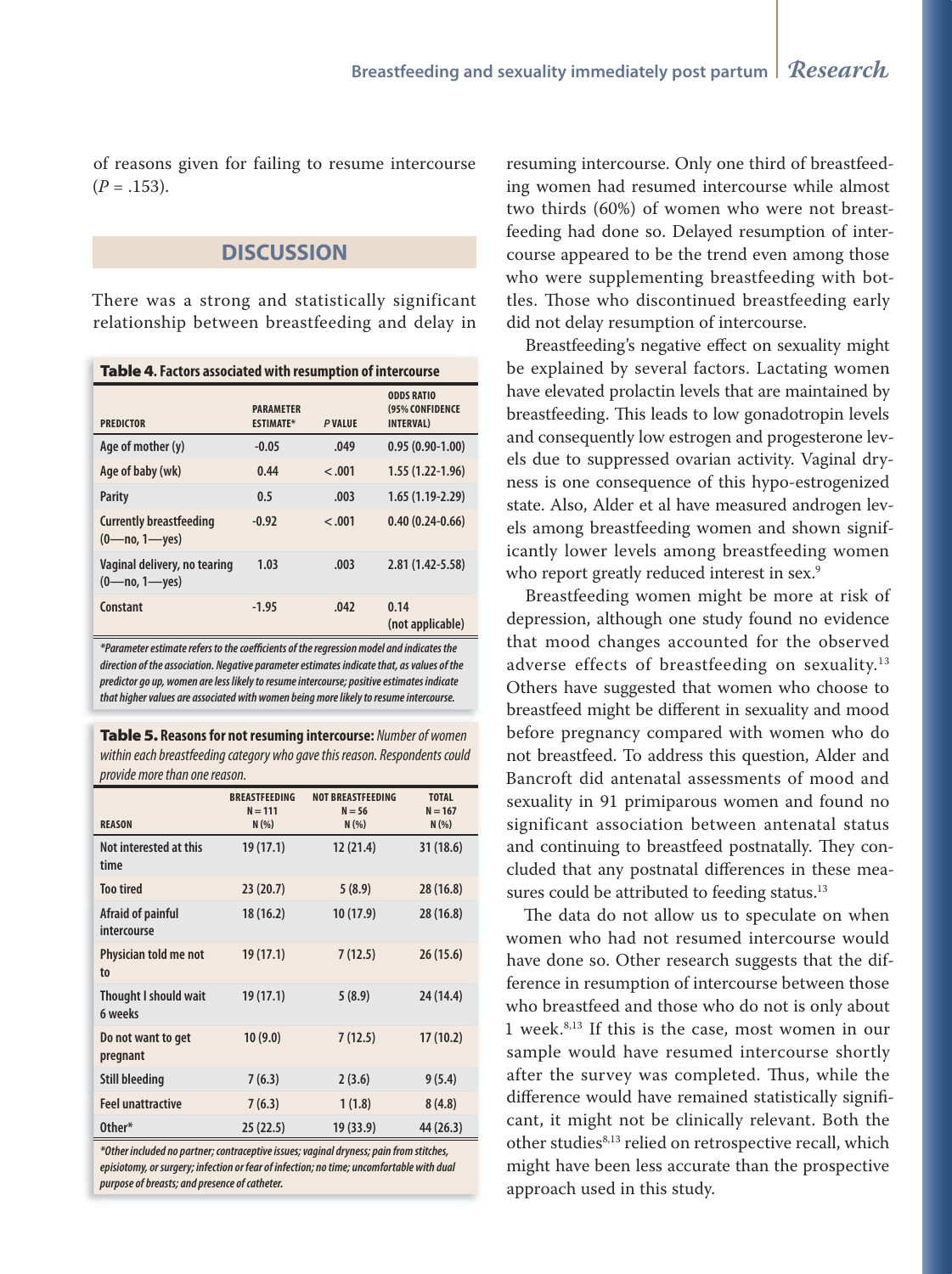Mode of delivery was also a significant predictor of resumption of intercourse. Women with vaginal deliveries and no tearing were more likely to have resumed intercourse by the time of their first postpartum visit than those who delivered by other modes. This is in contrast to the finding that, at 1 month, those who had delivered by cesarean section were more likely to have resumed intercourse than those who delivered vaginally.8 Both parity and maternal age were also predictors of resumption of intercourse. Higher parity was positively related to resumption of intercourse, but, somewhat paradoxically, younger women were also more likely to have resumed intercourse.

Predictors of breastfeeding behaviour were also examined. When women were in relationships (married or common-law), they were more likely than their single counterparts to be currently breastfeeding. In addition, women of higher parity were more likely to be currently breastfeeding. Vaginal delivery with or without tearing was also a significant predictor of breastfeeding.

Many women experience less sexual expression and satisfaction during pregnancy and after birth, which could be related to mode of delivery, breastfeeding, or other factors not measured in this study. Sexual problems appear to be common after childbirth,4 but few patients discuss them with a health professional.4,5 Patients might benefit from discussing breastfeeding, sexuality, and contraception in the postpartum period with their physicians and should be reassured that changes in sexual expression and satisfaction are to be expected during this unique stage of life.

# **Strengths and limitations**

The strength of this research is that it prospectively documents women's sexuality in the early postpartum period, eliminating the recall bias inevitable when data are collected retrospectively months after the time in question. Glazener collected data as early as 8 weeks post partum,<sup>3</sup> but most other studies collected information between 3 and 12 months post partum. Another strength is that marital status was not limited to married as it was in

several other studies,<sup>5,8,13</sup> but included women living in a variety of circumstances. Finally, the specific reasons women gave for not resuming intercourse might assist clinicians in discussing return to intercourse within the context of postpartum care.

One limitation of this study is that a precise response rate for survey completion could not be calculated due to the nature of the study. Clinic staff thought that the surveys were well received and that most women completed them willingly while waiting for their appointments. Although patients at the clinic were primarily white and middle class, no specific data regarding ethnicity or cultural heritage were collected. These data might have had associations with breastfeeding or resumption of sexual activity. Language level was not an exclusion criterion, but women with a poor understanding of English might have been less likely to participate. Finally, family physicians were not included in the study because, in the three communities studied, most obstetric care was provided by obstetricians. Women who went to follow-up appointments with their family doctors might have been missed, but since initial postpartum visits are normally with the delivering physician, this should not have had a significant effect on the sample.

# **Conclusion**

This prospective survey found that breastfeeding is the most significant predictor of delayed resumption of intercourse, followed by baby's age, parity, and mode of delivery. Commonly cited reasons for not resuming intercourse included lack of interest, tiredness, fear of pain, and either that their physician told them not to or that they thought they should wait 6 weeks. Patients might benefit from open discussion of breastfeeding, sexuality, and contraception in the postpartum period.

#### **Contributors**

*All the authors contributed substantially to conception and design of the study.* **Dr Rowland** *and* **Dr Foxcroft** *acquired the data,* **Ms Hopman** *was primarily responsible for analyzing the data, and all the authors were involved in interpreting the data. All the authors*